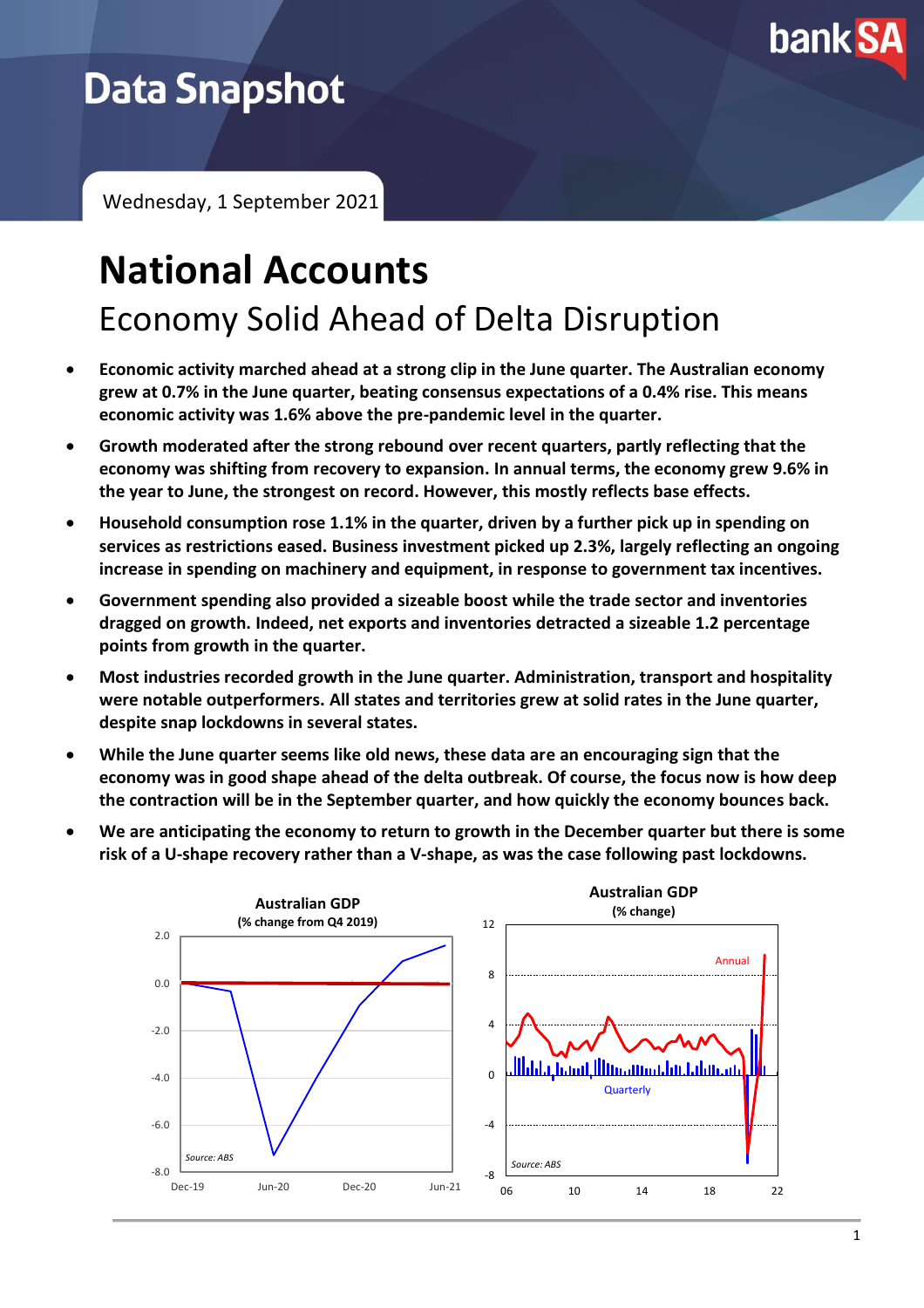Economic activity marched ahead at a strong clip in the June quarter, ahead of the disruption from recent lockdowns. The Australian economy grew at 0.7%, beating consensus expectations of a 0.4% rise. Consensus expectations ranged from 0.1% to 1.2%.

In annual terms, the economy grew 9.6% in the year to June. This annual rate is the strongest on record. However, much of this strength reflects base effects from the drastic 7.0% fall in activity in the June quarter last year when lockdowns first swept the country.

Growth moderated in the June quarter after the strong rebound over the previous three quarters. The moderation partly reflected that the economy shifted from a recovery phase to an expansion phase.

Consumer spending, business and dwelling investment bolstered economic activity in the quarter. Government spending also provided a sizeable boost, as fiscal policy helped to consolidate the economic recovery. Indeed, domestic demand jumped 1.7% in the June quarter.

But the trade sector and inventories dragged on growth. Indeed, these two components subtracted a very large 1.2 percentage points from growth in the June quarter.

While now, of course, the June quarter seems like old news, these data are an encouraging sign that the economy was in good shape heading into the delta outbreaks which have swept the country.

We are anticipating the economy to return to growth in the December quarter but there is some risk of a U-shape recovery rather than a V-shape, as was the case following past lockdowns.

#### **GDP Expenditure Measure:**

The headline GDP measure is an average of three measures – expenditure, income and production.

Consumption, investment and government spending all contributed strongly to growth. The external sector detracted from growth as commodity exports were impacted by COVID-19, weather and maintenance-related disruptions.

Mini lockdowns of various lengths impacted the economy during the quarter, including a twoweek lockdown in Melbourne and the beginning of the current lockdown in NSW. However, there were fewer lockdown days than in previous quarters.

| <u>Selected Expenditure Items on GDP, Chain Volume Measures</u> |              |  |
|-----------------------------------------------------------------|--------------|--|
|                                                                 | Quarterly %  |  |
|                                                                 | Change       |  |
| Household Consumption                                           | 1.1          |  |
| <b>Public Consumption</b>                                       | 1.3          |  |
| Dwelling Investment                                             | 1.7          |  |
| <b>Business Investment</b>                                      | 2.3          |  |
| Public Investment                                               | 7.4          |  |
|                                                                 | Contribution |  |
|                                                                 | to GDP, ppt  |  |
| Inventories                                                     | $-0.2$       |  |
| Net Exports                                                     | $-1.0$       |  |

**Household consumption** rose by 1.1% in the quarter and contributed 0.6 percentage points to growth. Consumer spending was strong, as the economy continued to reopen and restrictions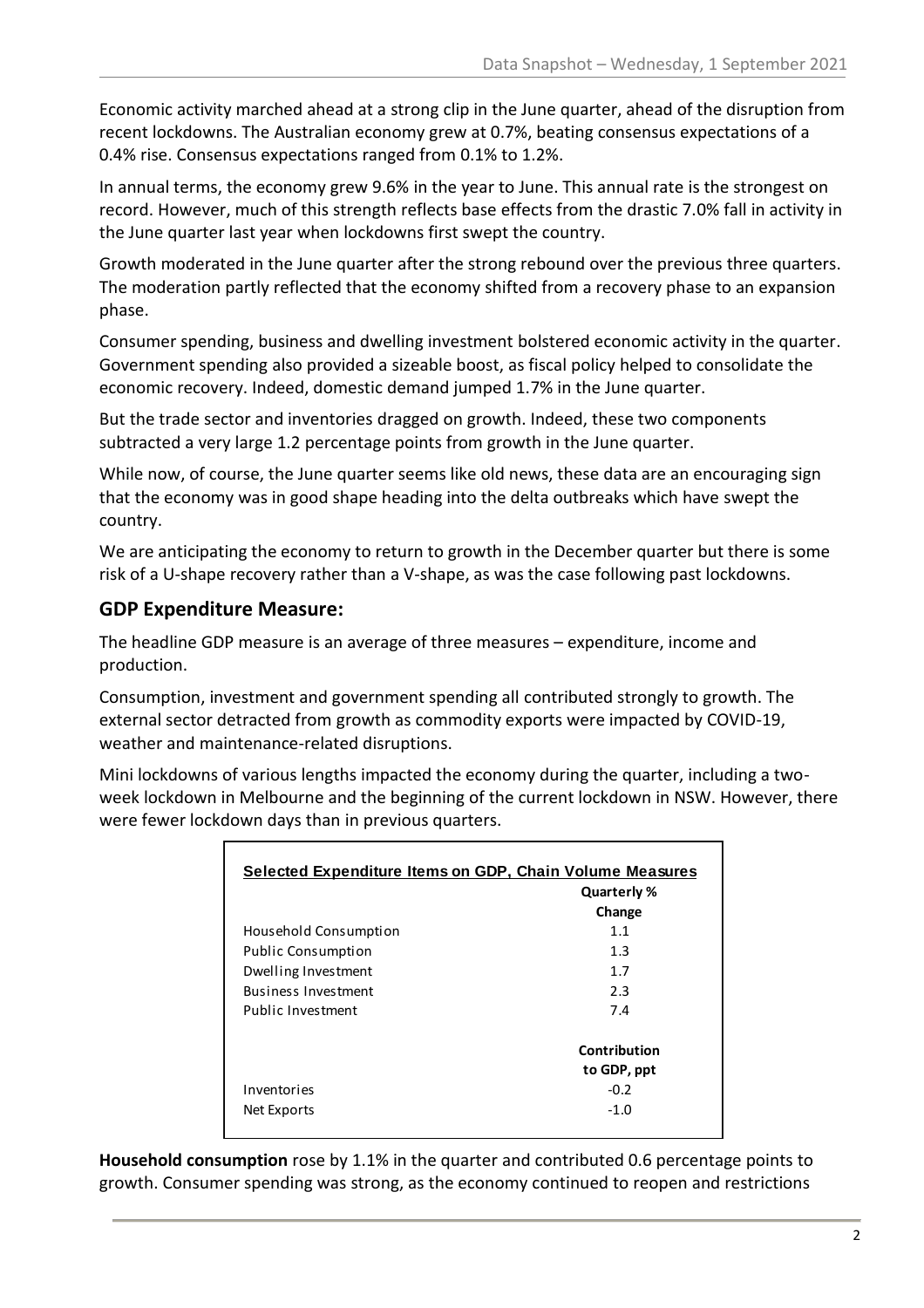eased. Low interest rates, elevated consumer confidence and jobs growth spurred consumers to spend.

Household consumption has now recovered most of the fall experienced due to the pandemic last year. In fact, it is only 0.3% below its pre-pandemic level as at December 2019.

Growth was driven by a recovery in spending on services. The recovery in spending on hotels, cafes and restaurants continued, up 2.2% in the quarter. This sector was hard hit by lockdowns and at its peak was down 60% in the June quarter 2020 relative to pre-pandemic levels. The sector has recovered strongly. However, it remains around 18% below its pre-pandemic level.

Transport services recorded the strongest growth in the quarter, up 25.5%. This category was battered during the pandemic as international borders closed and flights ground to a standstill. At the peak of the pandemic, the category was down by 88% relative to pre-pandemic levels. During the June quarter, domestic flights increased as the government supported the local industry with discounted flights. The travel bubble with New Zealand also opened for a period before being shut down recently following the latest round of outbreaks. These factors likely have driven the strong growth in this sector. However, the sector remains almost 68% down on pre-pandemic levels.

Vehicle purchases have grown strongly since the onset of the pandemic. This continued in the June quarter, with purchases up 7.5%. The category is now almost 29% above its pre-pandemic levels.

The consumption of electricity, gas and other fuel also grew strongly. It rose by 10.0% in the quarter and was the strongest contributor to growth in household consumption.

The categories with the weakest growth were alcoholic beverages (-0.9%), food (-0.6%), and cigarettes and tobacco (-0.4%).

**Business investment** grew by 2.3% and contributed 0.3 percentage points to growth. This follows strong growth of 2.6% and 4.3% in the December and March quarters, respectively. Business investment has now grown by 9.4% since the lows during the pandemic in September 2020.

Strength was driven by spending on new machinery and equipment, which was up 2.4% over the quarter, to be 19.5% higher over the year. Spending on machinery and equipment is now at its highest level since March 2013. Businesses continue to increase their investment spending in this category, taking advantage of generous government tax incentives and improving domestic demand as the economy recovers.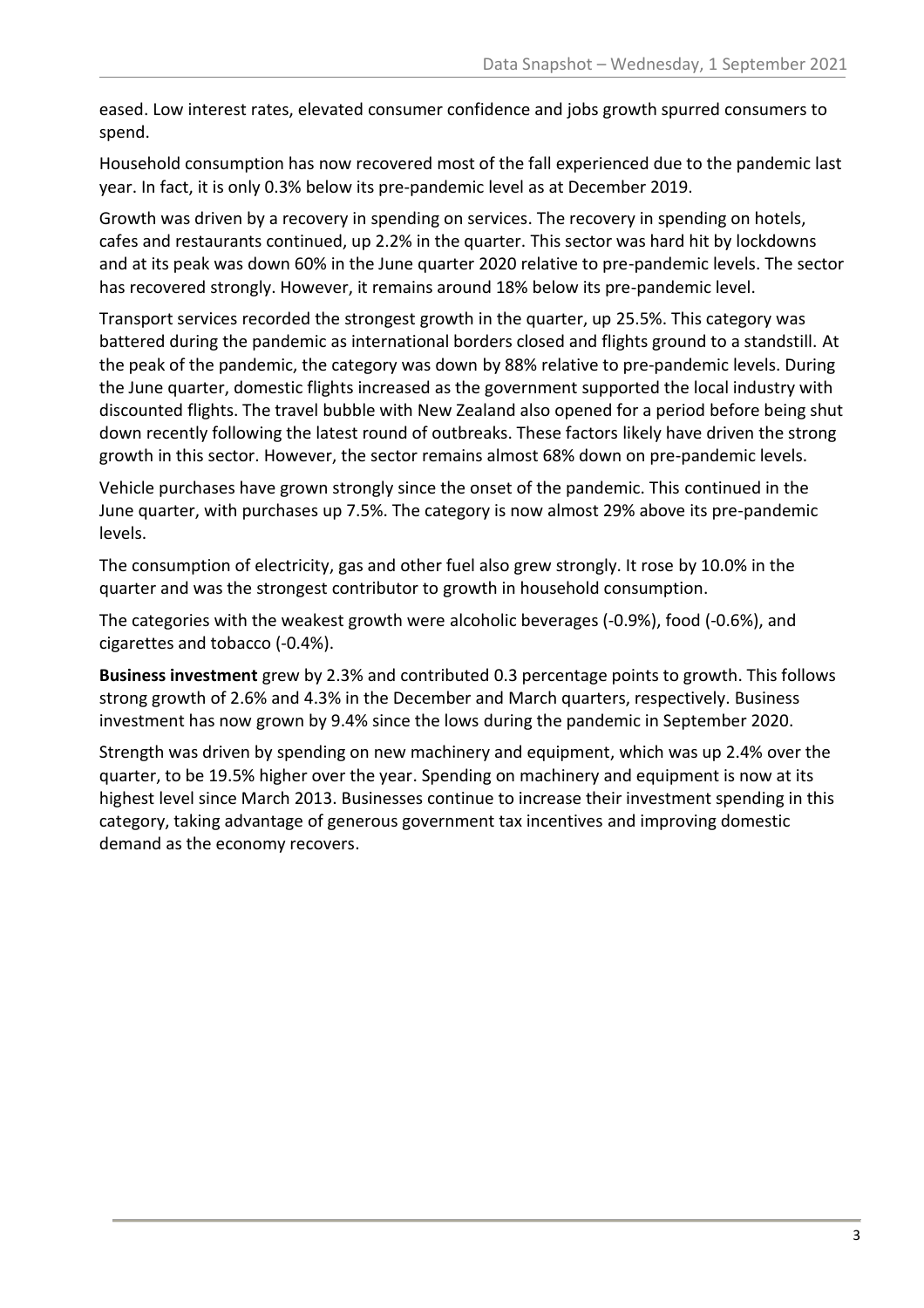

**Dwelling investment** continued to increase and was up 1.7% to be 15.7% higher over the year, the highest annual growth in 18½ years. Dwelling investment contributed 0.1 percentage points to growth. Strength in this category has been supported by strong dwelling construction, driven by record low interest rates, fiscal policy support programs, such as HomeBuilder, and strong demand.

**Ownership transfer costs** grew by 10.0% in the quarter and contributed 0.2 percentage points to growth. This category represents the expenses associated with transactions related to new and existing properties, for example, legal fees. This category has grown strongly for the past year, consistent with the lift in house prices and housing sales.

The **government** sector grew strongly in the quarter, up 2.5%, contributing 0.7 percentage points to growth. This strength was a combination of both public consumption (up 1.3%) and public investment (up 7.4%). Strong public investment reflects increased infrastructure spending by governments to support the economic recovery. Continued health spending in response to the pandemic also contributed to growth.

**Domestic demand** grew by a robust 1.7% in the quarter, to be 12.2% higher over the year.

**Net exports** hurt growth significantly in the quarter; net exports detracted 1.0 percentage points off GDP growth in the quarter. This reflected falls in exports of 3.2% and increases in imports of 1.5%. Commodity exports were negatively impacted by COVID-19, weather and maintenancerelated disruptions. The imports of goods and services increased as domestic demand was strong as the economy continued to expand.

#### **GDP Income Measure:**

GDP based on income lifted 0.6% in the quarter, when excluding the impact of prices. In nominal terms, GDP rose 3.2% in the June quarter to be 16.4% higher over the year.

The jump was driven by a 6.4% increase in the **gross operating surplus** (I.e. profits) of private nonfinancial corporations. The rise was led by mining companies, which benefitted from the run up in commodity prices, supported by Chinese demand and supply constraints. The increase in profits was partly offset by an unwinding of government subsidies alongside the end of JobKeeper.

**Gross household disposable income** edged down 0.3% in the quarter.

A 1.3% increase in **employee wages** (compensation of employees) was more than offset by a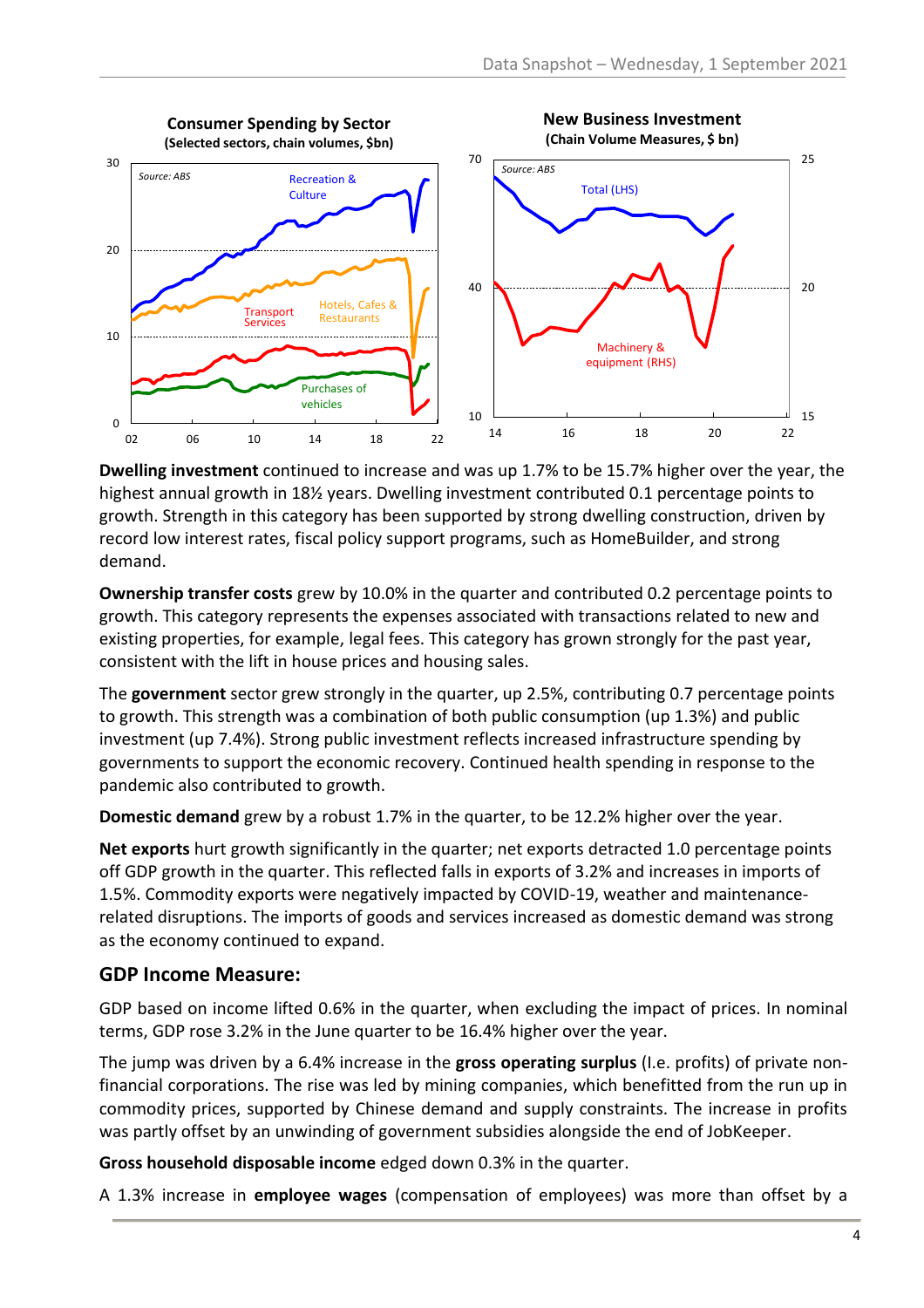decline in **social assistance payments**. This reflects a reduction in the number of benefit recipients, as labour market conditions continued to improve, and the winding back of some support measures.

The household **saving ratio** edged down to 9.7% from 11.6%, the fourth straight quarter it has declined since peaking at 22.0% in the September quarter of 2020. However, the saving ratio remains elevated relative to pre-COVID levels (around 5%). Savings fell because of the rise in household consumption and the decline in gross household disposable income.

The continued decline in the saving ratio is an encouraging sign that consumers were upbeat and willing to spend heading into the recent Delta outbreaks. The household saving ratio may tick up again in the coming quarters, alongside lockdowns which limit spending opportunities, and increased risk aversion. Households may opt to strengthen their balance sheets, including by paying down debt, which would provide less support for near-term economic growth than if households spent this money on goods or services.

Beyond the near-term disruptions, we expect the household saving ratio will continue to trend down. Encouragingly, households have accumulated large savings buffers over the past year or so, and these buffers will support spending as the economy reopens.



The terms of trade (the ratio of export prices to import prices) rose 7.0% in the quarter and is at its highest level on record, just eclipsing the previous record in the September quarter 2011. This has given a significant boost to business profits and government revenues. The run up in the terms of trade reflects an increase in export prices, alongside the sharp rise in commodity prices.

Commodity prices have been bolstered by strong demand for goods from advanced economies. At the same time, disruptions associated with recent COVID-19 outbreaks, particularly in Asia, have put further pressure on supply chains that were already squeezed.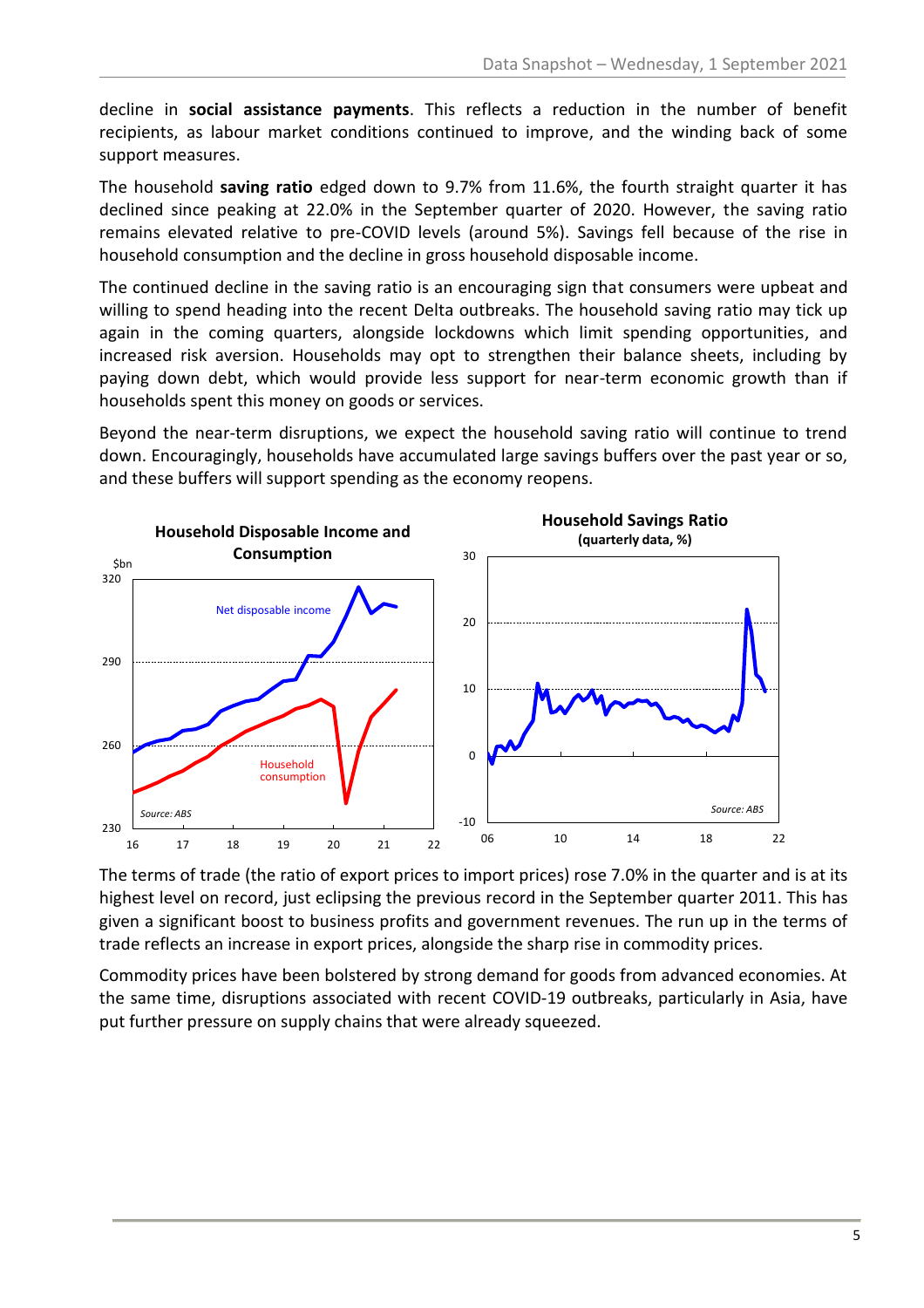

#### **State Final Demand:**

The economies in every state and territory grew at very solid rates in the June quarter – highlighting the momentum in the domestic economy before Delta struck.

Economic activity was fastest in the Northern Territory in the June quarter. State final demand in the NT lifted by 5.3% in the quarter. The fastest growth across the states (i.e. excluding the territories) was NSW with 2.2% growth.

The slowest growth across the states and territories in the June quarter was ACT at 0.9%, which is still a very fast pace and above the 10-year average quarterly growth for ACT.

There were mini lockdowns in some jurisdictions through the June quarter – most notably the two week lockdown in Victoria from late May to early June. Despite the lockdowns, Victoria's growth rate in the June quarter was 1.4%.

Across Australia, the NSW economy had the most momentum heading into the outbreak that started on 16 June. In the year to the June quarter, state final demand in NSW jumped 14.6% - the fastest annual rate across the country and the fastest on record for NSW. The annual rates have been bolstered by base effects because the comparison is between this June quarter and last year's June quarter. During the June quarter of last year, the national economy was in lockdown, uncertainty was very high, and vaccines were not yet being distributed.

The weakest annual rate for state final demand in the June quarter occurred in the ACT with an outcome of 6.1%, but again that remains a strong rate.

The September quarter data, released later this year, will show economic activity has slumped in the economies of NSW and Victoria, as these states grapple with the Delta outbreak. Other states and territories should show more resilience, although the ACT also runs the risk of economic activity contracting in the current quarter given its lockdown. Collectively, NSW and Victoria account for more than half of Australia's output, which means these states have a large influence on economic outcomes for the nation.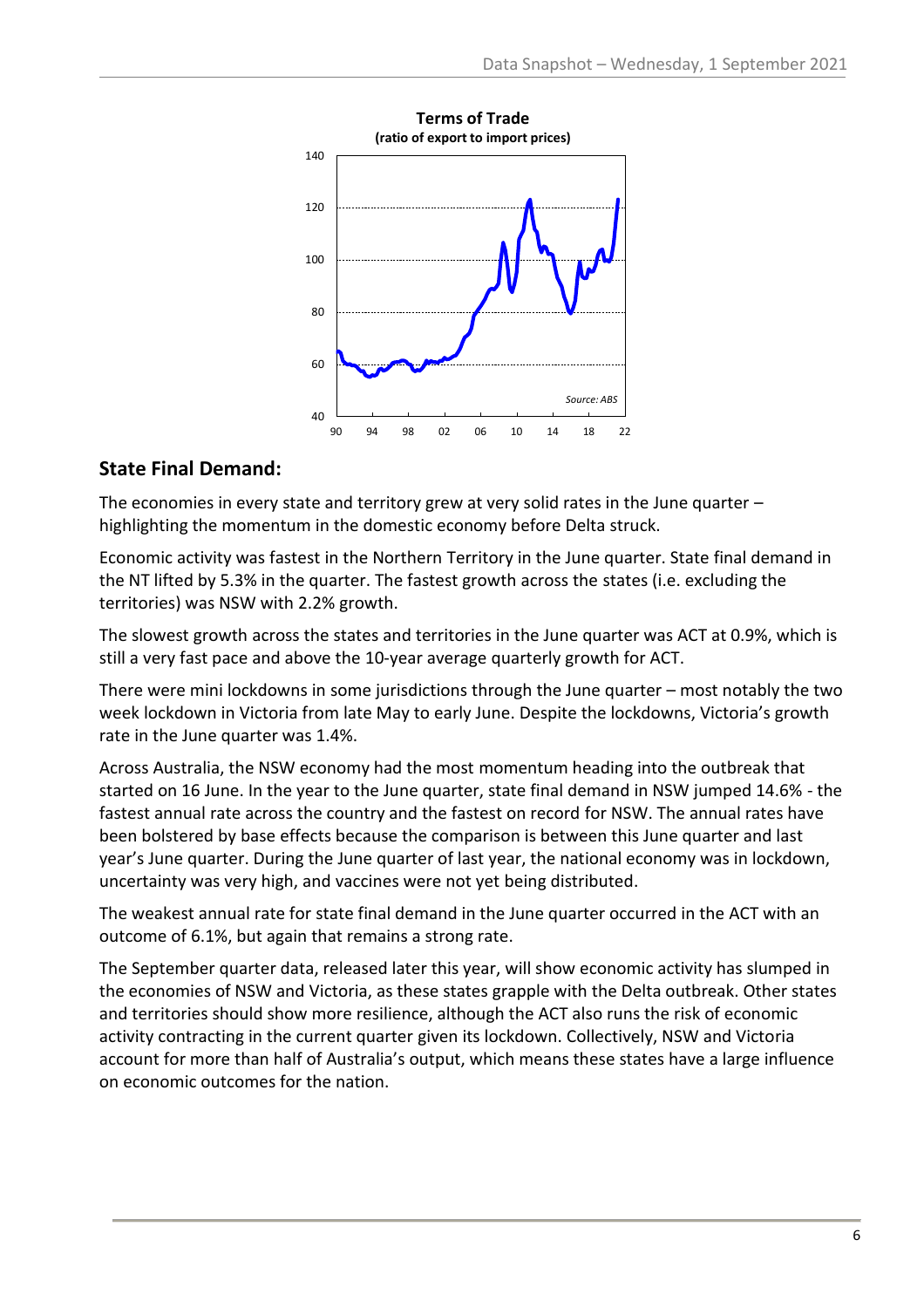



#### **Industry Breakdown:**

Growth was broad-based across industries in the June quarter.

The strongest growth was in administrative & support services, which rose 6.2%, on demand for labour to support the mining and construction industries, alongside demand for cleaning and maintenance services.

The transport, postal & warehousing industry grew by 3.7%, reflecting increasing road and air travel as restrictions eased. Notably, air transport rose 59.8% on increased domestic travel and tourism packages.

Accommodation & food services rose 2.8%, boosted by increased spending on accommodation. This was partly offset by weakness in food and beverage services as bars and clubs operated at reduced capacity.

Only two of the 19 industry categories recorded negative growth.

Mining contracted 1.3% reflecting a decline in oil and gas extraction driven by maintenance at some large LNG plants. Weather disruptions were also factors, and similarly weighed on coal mining. This was partly offset by a pick up in iron ore mining, alongside increased production and an uptick in global demand.

Professional, scientific & technical services contracted 0.5% alongside a decline in engineering and consulting services.

In annual terms, growth figures have been distorted by base effects. Notably, the 66.2% annual growth in accommodation and food services reflects the sharp contraction in the industry alongside the nation-wide lockdown last year.

Seven of the 19 industries are still operating below their pre-COVID level of activity, as at the December quarter in 2019. This largely captures sectors which remain impacted by ongoing restrictions, like transport, accommodation & food services, and arts & recreation.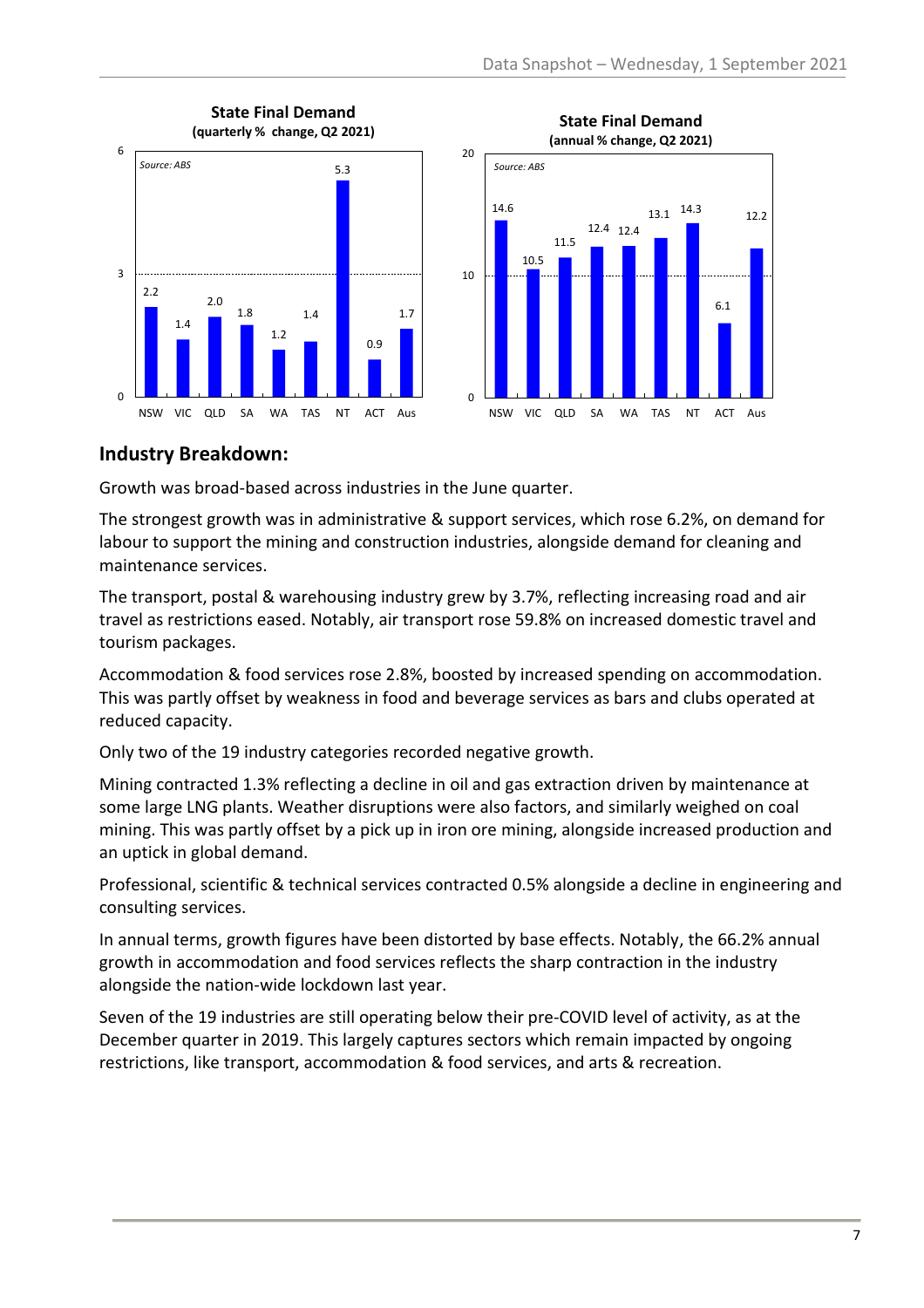#### **Industry Gross Value Added, Chain Volume Measures**

Ranked by Quarterly % Change, June Quarter 2021

| <b>By Industry</b>                            | % Change         | <b>Quarterly Annual %</b><br>Change |
|-----------------------------------------------|------------------|-------------------------------------|
| Administrative & Supportive Services          | 6.2              | 17.9                                |
| Transport, Postal & Warehousing               | 3.7              | 20.1                                |
| Accommodation & Food Services                 | 2.8              | 66.2                                |
| <b>Other Services</b>                         | 2.0              | 24.4                                |
| Healthcare                                    | 2.0              | 15.4                                |
| Rental, Hiring & Real Estate Services         | 1.8              | 23.1                                |
| Electricity, Gas, Water & Waste Services      | 1.8              | 1.9                                 |
| Agriculture, Forestry & Fishing               | 1.3              | 41.9                                |
| Wholesale Trade                               | 1.1              | 147                                 |
| Construction                                  | 1.0              | 8.8                                 |
| Manufacturing                                 | 0.9              | 9.6                                 |
| <b>Retail Trade</b>                           | 0.8              | 9.3                                 |
| Financial & Insurance services                | $0.8^{\circ}$    | 2.3                                 |
| Information, Media & Telecommunications       | $0.8^{\circ}$    | 10.4                                |
| Arts & Recreation services                    | 0.4              | 30.4                                |
| <b>Education &amp; Training</b>               | 0.3              | 1.1                                 |
| Public Administration & Safety                | 0.2 <sub>2</sub> | 1.5                                 |
| Professional, Scientific & Technical Services | $-0.5$           | 7.5                                 |
| Mining                                        | $-1.3$           | $-3.8$                              |

*Source: ABS*